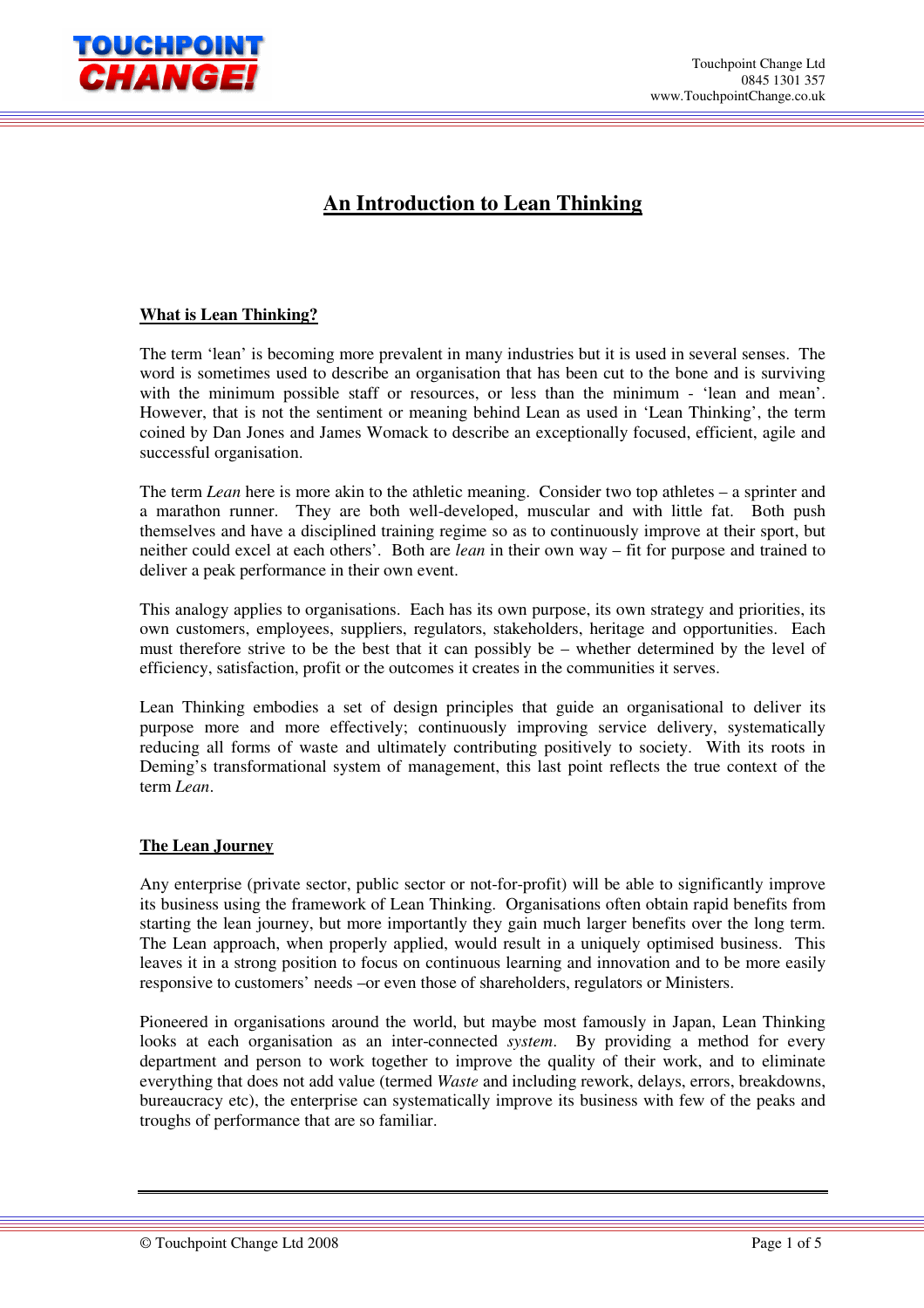

## **The Five Lean Principles**

When Jones and Womack analysed what leading companies were doing to manage their business successfully over long periods of time, they distilled what they saw into a series of Lean Principles. These were the five critical strategies that companies like Toyota used to design and manage their business. At this high level they translate perfectly into any human enterprise, although the tools and methods used to implement them will of course be different in each industry. The end result will be different for each organisation, each delivering the service required for its particular customers and stakeholders.

Firstly, identify *Value* – what the customer really wants and is prepared to pay for. This must be defined by the end consumer, typically in terms of the requirements of a service, product or experience, a channel or method of delivery, a schedule or an ideal lead time, a price and the benefits the consumer expects to achieve.

Then identify the *Value Streams* - the specific steps that are needed to create the value and put it into the hands of the consumer. Map out the specific steps as they happen in reality (warts and all not as they appear in the ISO manual on the shelf). Work with every team member to monitor performance and eliminate all waste, mistakes, bureaucracy and superfluous steps.

Then smooth the **Flow** of work to avoid peaks and troughs in the speed of business processes. Design a continuous movement of services and information through the various transformations to the final customer (involving all organisations in the supply chain). Pro actively manage variation in order to reduce backlogs, delays, rework, stock and write offs.

Let the customer *Pull* the service or product - only do what the customer wants, when the customer needs you to. Pace the work in line with real paying-customer demand. Institute a simple, transparent and continuous process, ultimately meaning an end to batching, sorting and queuing of work. Sometimes known as a Just-In-Time system in manufacturing and construction, but the principle can be applied effectively (but very differently) in back office and front office service functions.

Finally, pursue *Perfection* in all of this. Work systematically to continuously improve every aspect of what is done, how it is done, who does it and what it is done with. It is the striving for a seemingly impossible level of performance that brings tremendous results and provides a stimulating place for people at every level of an organisation to work.

The simplicity of these principles belies the profound transformation that is required to apply them to any organisation and the challenges that will materialise for everyone involved, at all levels of the hierarchy.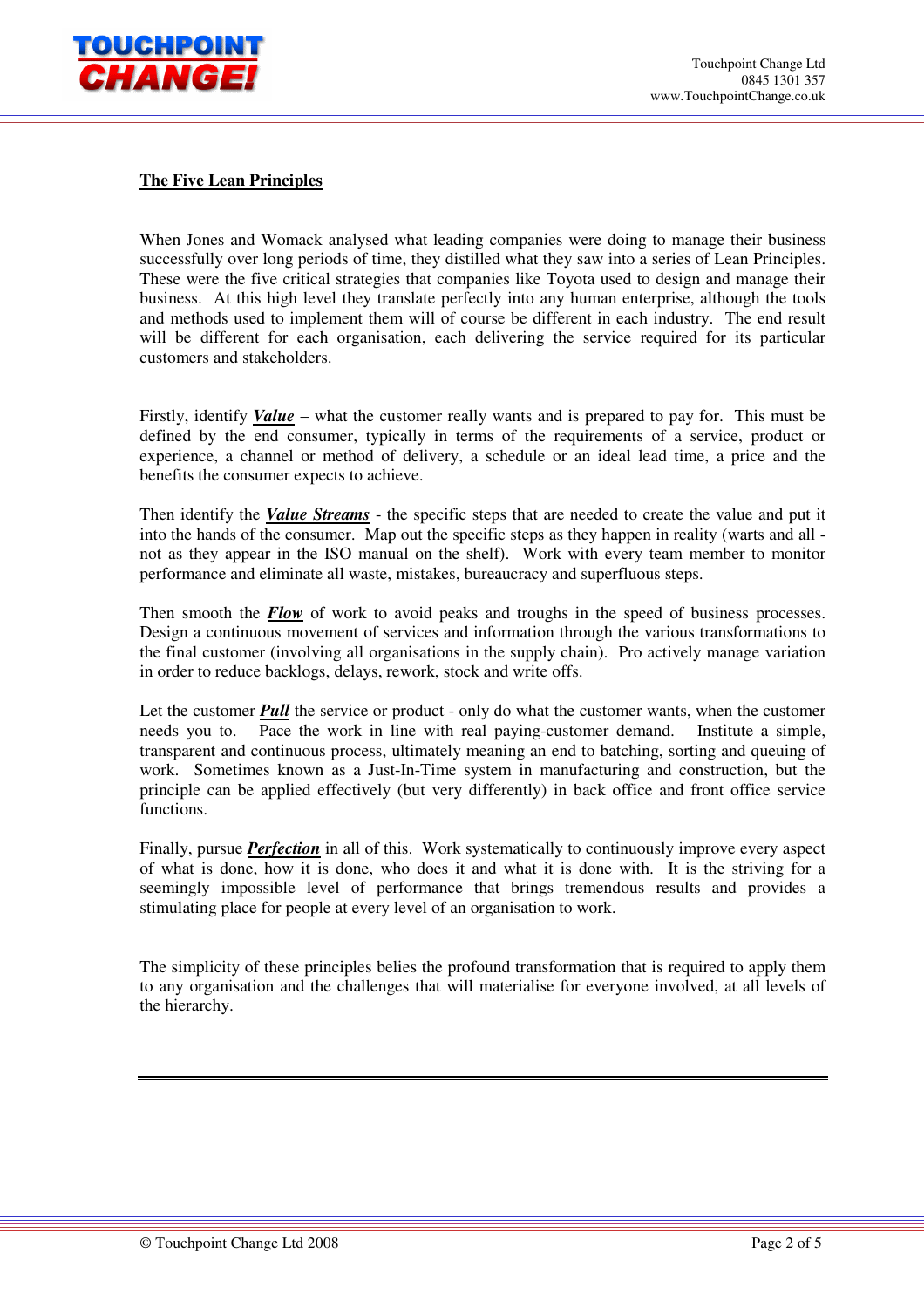

### **Reducing Waste**

Reduction of waste is a key part of a Lean journey. Waste is any activity that absorbs time or resources but creates nothing of value, as perceived by the customer. For example:

- Mistakes which require rectification
- Work passed off to meet targets
- Hand offs, escalations, boundary issues
- Any work in progress backlogs, call queues or inventories
- Services or information which do not meet the needs of the customer
- Any processing steps which are not valued by the end customer (manual or automated)
- Missing, incomplete, inaccurate or unnecessary items or information
- Movement of people or information from one place to another
- Delays or poor decisions due to central or hierarchical control of people or processes
- Unutilised space or assets
- IT systems that do not operate in a lean way (the extra costs is apparent in the cost of purchase, the cost of support, the reliability and the user effort to operate the screens)
- Groups of people standing around waiting because another activity has not delivered yet
- Machines or process steps that run more quickly than the rest of the process, resulting in a backlog at the next step
- People doing mindless work or inappropriate work for their skill set
- Good ideas lost or not followed up
- Time passing without the customer having what they want
- Customer or staff dissatisfaction

If these forms of waste are reduced using Lean techniques, you can expect the following to occur:

- Quality improves (with corresponding increases in productivity due to fewer mistakes, exceptions, complaints or escalations)
- Unnecessary process steps are eliminated and innovative alternatives found
- Overall costs decrease (total cost being more important than unit cost)
- Work in progress, inventory and backlogs reduce
- All services and information match more closely the needs of the customer and are delivered more quickly
- Phone calls, work, product and information all need to move less from one place to another or one team to another
- Staff get only the information they need, just when they need it
- Customer and staff satisfaction increase
- Staff are empowered to make further improvements to their processes

You can appreciate how Lean thinking can have a dramatic effect on an organisation. However, it is not all plain sailing (otherwise it might be the norm everywhere). It does require a different way of leading and managing an organisation, and it does demand a new level of joined-up thinking and co-operation across an organisation. The challenges of good Business Change Management apply to Lean programmes as much as to any method of business improvement.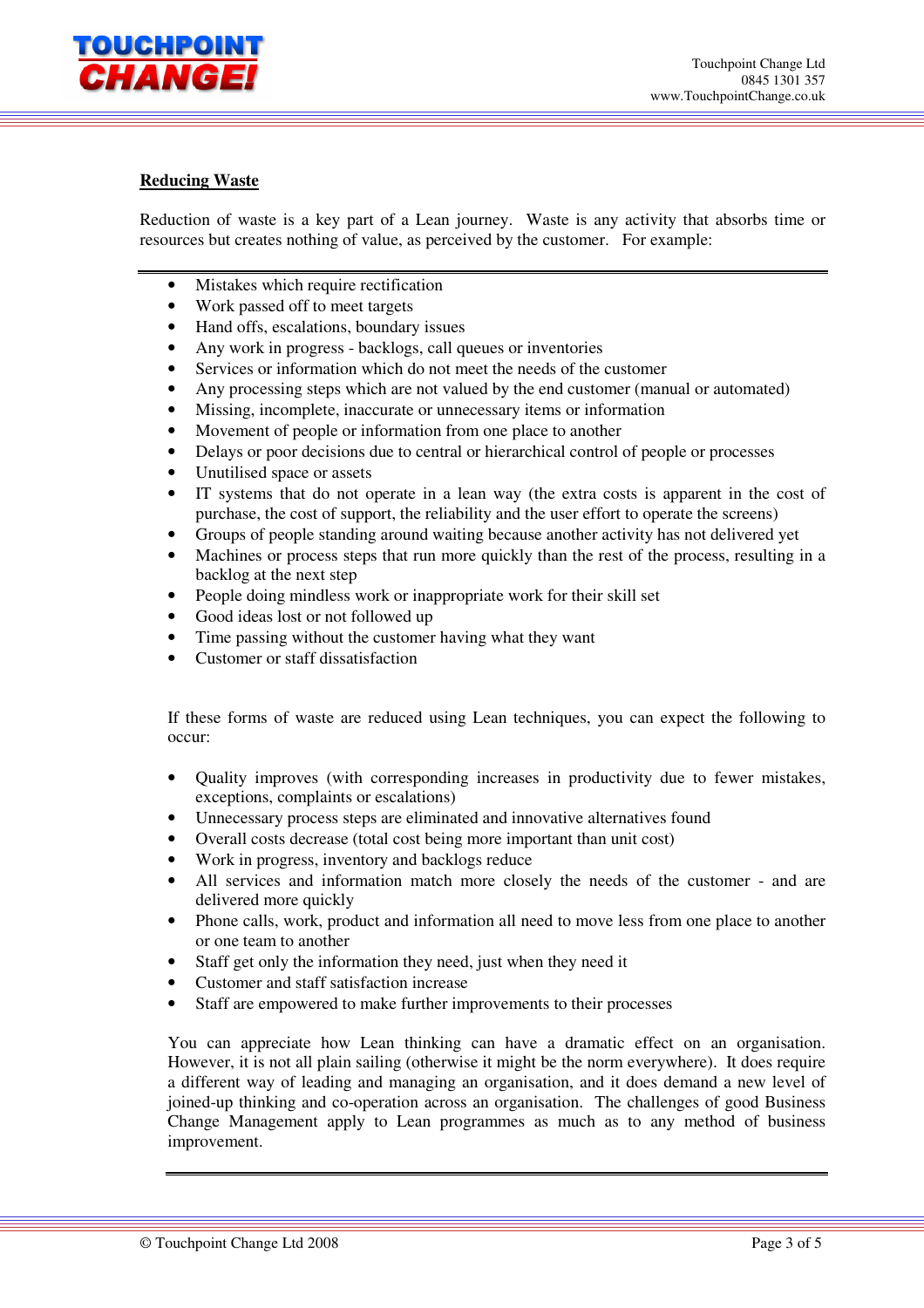

## **Implementing Lean Thinking**

Jones and Womack's books develop the model further to look at the use of these principles, and the evolution of the enterprise on a long-term journey of customer satisfaction, business growth and increasing success. They point out that a Lean enterprise consists of five elements: a **product development** process, a **supplier management** process, a **customer management** process, an overarching **enterprise management** process, and a **production process** from order to fulfilment. Each of these processes is tailored for the organisation in question and is designed to perform in a consistent way despite the ups and downs of business or political life.



Interestingly Peter Coe, athlete Seb Coe's father and coach, states in his book that a middle distance runner should have between 5-10% body fat. Any less than this impedes the body's ability to manage its energy supplies and cope with peaks of intense activity. Any more, for many sports, and the body is hampered in its ability to perform.

There are parallels here with organisations – each needs some spare capacity, or slack, so as to be able to cope with variations in demand, unexpected peaks of activity and crises, delivering service consistently even during these difficult periods. Staff should have sufficient time in their schedule to do the best possible job in an un-rushed way, and have time set aside to contribute ideas and energy to finding better ways to do business – week by week, month by month, quarter by quarter. A little pressure is generally good as it keeps people on their toes and forces them to prioritise what is most important, but sustained periods of stressful work is bad for motivation, morale and the health of the organisation. It also leads to too many mistakes and ultimately poor customer service.

Lean thinking can help you manage your cost base through these busy periods and minimise overheads during the slack periods – it is a philosophy and a design blueprint for matching ever more exactly the changing customer demands with the organisational capability. Hence it provides a framework for everyone in an organisation to work together for the benefit of all.